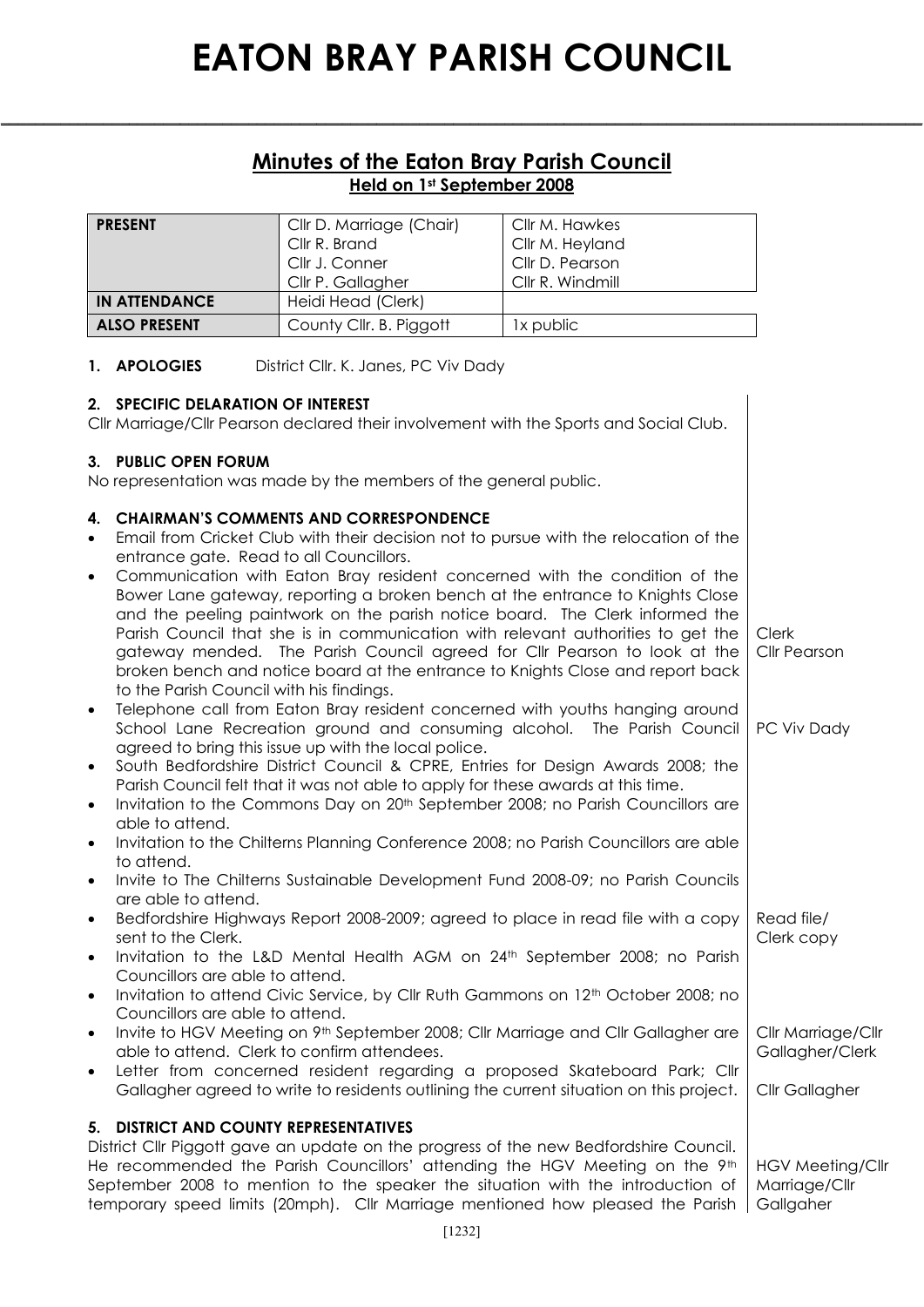| Council are with the quick response received from Bedfordshire Highways when in<br>contact with them.                                                                                                                                                                                                                                                                                                                                                                                                                                                                                                                                                                                                                                                       |                                    |
|-------------------------------------------------------------------------------------------------------------------------------------------------------------------------------------------------------------------------------------------------------------------------------------------------------------------------------------------------------------------------------------------------------------------------------------------------------------------------------------------------------------------------------------------------------------------------------------------------------------------------------------------------------------------------------------------------------------------------------------------------------------|------------------------------------|
| 6. POLICE REPRESENTATIVE<br>There was no representative from the police in attendance.                                                                                                                                                                                                                                                                                                                                                                                                                                                                                                                                                                                                                                                                      |                                    |
| 7. UPDATE ON POLICING WITHIN EATON BRAY<br>It was reported to the Parish Council a problem with people pitching a tent on School<br>Lane Recreation Ground. A resident contacted the Parish Council who then reported<br>this to the police. The police investigated the incident at that time. The tent<br>appeared again; the police were contacted and went to investigate.<br>It was<br>requested that residents need to be made aware that if they witness anything<br>happening within the village, however minor, it SHOULD be reported to the police<br>direct and NOT through the Parish Council. The police should be contacted direct on<br>the telephone number, as printed in the FOCUS magazine, and obtain a URN number.<br>Clerk to action, | FOCUS/Clerk                        |
| The Parish Council are still looking into the area of Specials for the area, but to date<br>have received no communication back from the police. Cllr Brand agreed to chase<br>this up. It was also agreed for CIIr Brand to look into the possibility of organising fridge<br>magnets for all residents in the parish, giving the direct numbers for the local police, as<br>a visible means of reminding parishioners the police reporting process and contact<br>numbers. All agreed.                                                                                                                                                                                                                                                                    | Cllr Brand                         |
| 8. SIGNING OF MINUTES OF THE PARISH COUNCIL, 2ND JUNE 2008<br>It was agreed unanimously to accept the minutes of the Parish Council Meeting held<br>on the 14 <sup>th</sup> July 2008, with the following correction:<br>Page 1226, line - corresoondence, change to correspondence<br>With the corrections noted the Chairman signed the minutes.                                                                                                                                                                                                                                                                                                                                                                                                          |                                    |
| 9. MATTERS ARISING FROM THE PARISH COUNCIL MINUTES (for information)<br>CPRE Meeting: Cllr Moxey confirmed he would be attending The Planning<br>$\bullet$<br>Seminar, 29th September 2008.                                                                                                                                                                                                                                                                                                                                                                                                                                                                                                                                                                 | <b>Cllr Moxey</b>                  |
| Housing Needs Survey: The Parish Council felt that Councillors needed to put<br>$\bullet$<br>forward their ideas on the Housing Needs within the village and suggested the<br>Clerk put together a form for all Councillors to complete. The forms would be<br>returned to the Clerk prior to the next Parish Council meeting as an item for<br>discussion. All agreed. Clerk to action.<br>The Clerk updated the Parish Council on the progress made in assisting the police<br>$\bullet$<br>in placing a questionnaire in the October FOCUS, for Eaton Bray Parish residents to                                                                                                                                                                           | Clerk/All<br>Councillors           |
| complete and return. This is to help the police in finding out direct from residents<br>their opinions on what they feel the police should be doing. All completed forms<br>are to be posted in a box placed at the Eaton Bray Post Office/Shop.<br>The Threatened Closure of Village Post Office: The Clerk updated the Council that<br>$\bullet$<br>all relevant correspondence had been sent to the Post Office Consultation Team.<br>A copy of the Parish Council's response being placed in the read file for<br>information. Expected response from Post Office Limited being the 17 <sup>th</sup> September                                                                                                                                          | Clerk/PC Viv Dady                  |
| 2008.<br>Supporting of the UK Forces: Cllr Brand confirmed that he is still collecting 'gift<br>$\bullet$<br>boxes' to be sent out to the UK troops. He agreed to send a draft advert to the<br>Clerk who would be able to place this in the FOCUS to gain residents support.<br>Damaged Fencing at the Ford: Cllr Gallagher agreed to check who is responsible<br>$\bullet$<br>for the fencing and get back to the Parish Council with his findings.                                                                                                                                                                                                                                                                                                       | Cllr Brand/Clerk<br>Cllr Gallagher |
| Mill End Close: The Clerk updated the Parish Council on the situation with the strip<br>$\bullet$<br>of land at Mill End Close. The clerk confirmed a letter had been sent out to the<br>residents confirming that the strip of land is an "LA Access Point to maintain planting",<br>also "Not to place or allow any obstruction to remain on the access way ", informing the<br>residents that as agreed by the Parish Council, they are happy for this strip to be                                                                                                                                                                                                                                                                                       |                                    |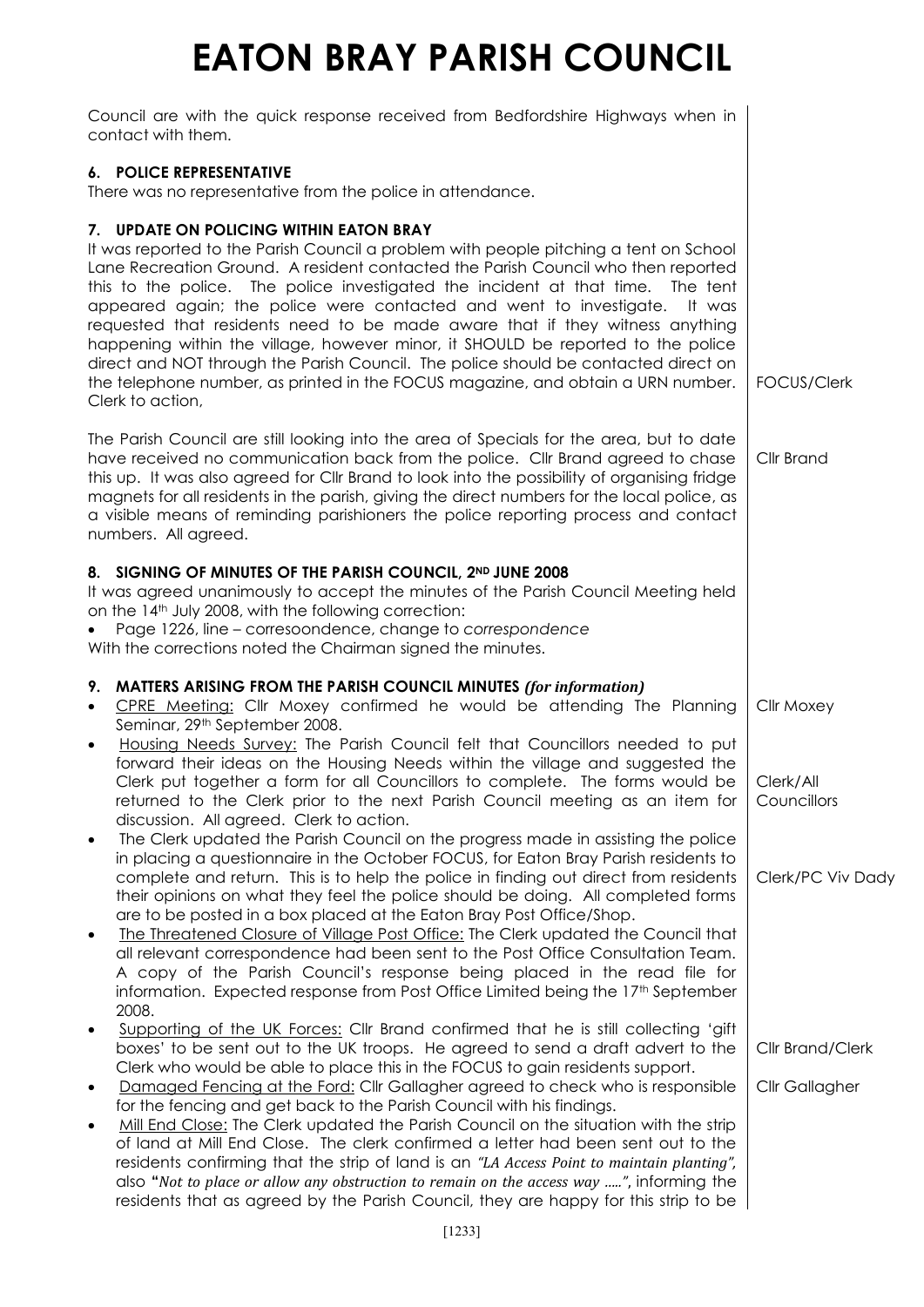| closed off from general use with a fixed gate. The gate would be lockable with<br>the resident and the Parish Council as key holders. Should the Parish Council find<br>on any occasion the access is blocked, obstructed or gate cannot be opened<br>the Council would have the gate removed. The Clerk also informed the Parish<br>Council that the residents had booked for a contractor to put in a fixed fence, this<br>action being spotted by a resident who informed the Parish Council and two<br>Councillors went to investigate, requesting the contractor stop the work and clear<br>the access way. The contractors stopped the work and the access way was<br>cleared. It was agreed for the Clerk to write to the residents reiterating the Parish<br>The Parish Council thanked the Clerk for her<br>Councils findings/decision.<br>investigations into this matter.                                                                                                                                                                                                                                                                                                                                                                                                                                                                                                                                                                                                                                                                                                                                                                                                                                                                                                                                                                                                                                                                                                   | Clerk                                                                                                                      |
|----------------------------------------------------------------------------------------------------------------------------------------------------------------------------------------------------------------------------------------------------------------------------------------------------------------------------------------------------------------------------------------------------------------------------------------------------------------------------------------------------------------------------------------------------------------------------------------------------------------------------------------------------------------------------------------------------------------------------------------------------------------------------------------------------------------------------------------------------------------------------------------------------------------------------------------------------------------------------------------------------------------------------------------------------------------------------------------------------------------------------------------------------------------------------------------------------------------------------------------------------------------------------------------------------------------------------------------------------------------------------------------------------------------------------------------------------------------------------------------------------------------------------------------------------------------------------------------------------------------------------------------------------------------------------------------------------------------------------------------------------------------------------------------------------------------------------------------------------------------------------------------------------------------------------------------------------------------------------------------|----------------------------------------------------------------------------------------------------------------------------|
| <b>10. GENERAL PURPOSES REPORT AND SIGNING OF MINUTES</b><br>It was agreed to accept the minutes of the General Purposes Working Group held on<br>the 31st July 2008. Cllr Gallagher signed the minutes.                                                                                                                                                                                                                                                                                                                                                                                                                                                                                                                                                                                                                                                                                                                                                                                                                                                                                                                                                                                                                                                                                                                                                                                                                                                                                                                                                                                                                                                                                                                                                                                                                                                                                                                                                                               |                                                                                                                            |
| 11. MATTERS ARISING FROM THE GENERAL PURPOSES MINUTES (for information)<br>Dog Bins: It was agreed for the dog bins to be ordered from Earth Anchors with<br>concrete fixings. The Clerk was asked to contact South Beds District Council to<br>confirm additional bin collections can be added to the current round. Once<br>approval given, the Clerk is to order the additional five bins. Clerk to action.<br>Skateboarding: Due to a number of residents contacting the Parish Clerk upon<br>$\bullet$<br>receiving a leaflet distributed in School Lane, by persons unknown, regarding the<br>Skateboard project, it was agreed to a communication being sent out to School<br>Lane residents from the Parish Council; giving an outline on the proposals for<br>Skateboarding in the area. Cllr Gallagher/Clerk to action. All agreed.<br>Village Gateways: The Clerk informed the Parish Council that she has now<br>$\bullet$<br>received the police report regarding the accident/damage to the gateway in<br>Bower Lane and is in the process of writing to the relevant parties concerned.<br>Conservation Area/River Ouzel: Cllr Gallagher informed the Parish Council that he<br>$\bullet$<br>is putting together a report outlining the options available for the Conservation<br>Area at Mill End Close. It was agreed that once completed, Cllr Gallagher/Clerk<br>was organise the distribution of this report. It was brought to the Parish Council's<br>attention that the No Public Access signs had been damaged. It was agreed for<br>the General Purpose Working Group to look at the damaged signs, look at the<br>best way to proceed, reporting back to the Parish Council at the next meeting. All<br>agreed.<br>Hedging at Chiltern View: It was asked for the Clerk to contact Beds County<br>Council to request that the hedge cutting be extended to the frontage of the site<br>in order to improve vision for vehicles. All agreed. Clerk to action. | Clerk<br>Clerk<br>Cllr Gallagher/<br><b>Clerk</b><br>Clerk<br>Cllr Gallagher/<br>Clerk<br><b>GP Working Group</b><br>Clerk |
| <b>12. COFFEE TAVERN REPORT</b><br>It was reported to the Parish Council that the redecoration of the cottage is now<br>complete, the fan has been installed and the front garden turfed. The back to be<br>tidied up in due course. The deposit from the previous tenants should be returned to<br>the Parish Council within 2-3 weeks. The cottage is now ready to be re-let.                                                                                                                                                                                                                                                                                                                                                                                                                                                                                                                                                                                                                                                                                                                                                                                                                                                                                                                                                                                                                                                                                                                                                                                                                                                                                                                                                                                                                                                                                                                                                                                                        |                                                                                                                            |
| It was agreed that an agreement needs to be in place between the Parish Council<br>and The Coffee Tavern Trustees, and it was proposed that an initial draft agreement,<br>with covering letter, be sent to the Parish Council's Solicitors for further advice. All<br>Agreed. Clerk to action. The Clerk asked Cllr Conner to forward all relevant<br>paperwork to her, to enable the letter to be sent to the Parish Council's Solicitor. This<br>was agreed.                                                                                                                                                                                                                                                                                                                                                                                                                                                                                                                                                                                                                                                                                                                                                                                                                                                                                                                                                                                                                                                                                                                                                                                                                                                                                                                                                                                                                                                                                                                        | Clerk<br>Cllr Conner                                                                                                       |
| A request for additional monies for the Coffee Tavern for £2,500 was put forward to<br>the Parish Council. All agreed to this donation. However, it was requested that the<br>Trustees put together a yearly budget for the Coffee Tavern/Cottage (similar to that of<br>the Parish Council precept) and forward it to the Parish Council for their finance                                                                                                                                                                                                                                                                                                                                                                                                                                                                                                                                                                                                                                                                                                                                                                                                                                                                                                                                                                                                                                                                                                                                                                                                                                                                                                                                                                                                                                                                                                                                                                                                                            | <b>Clerk</b><br>CT Trustees                                                                                                |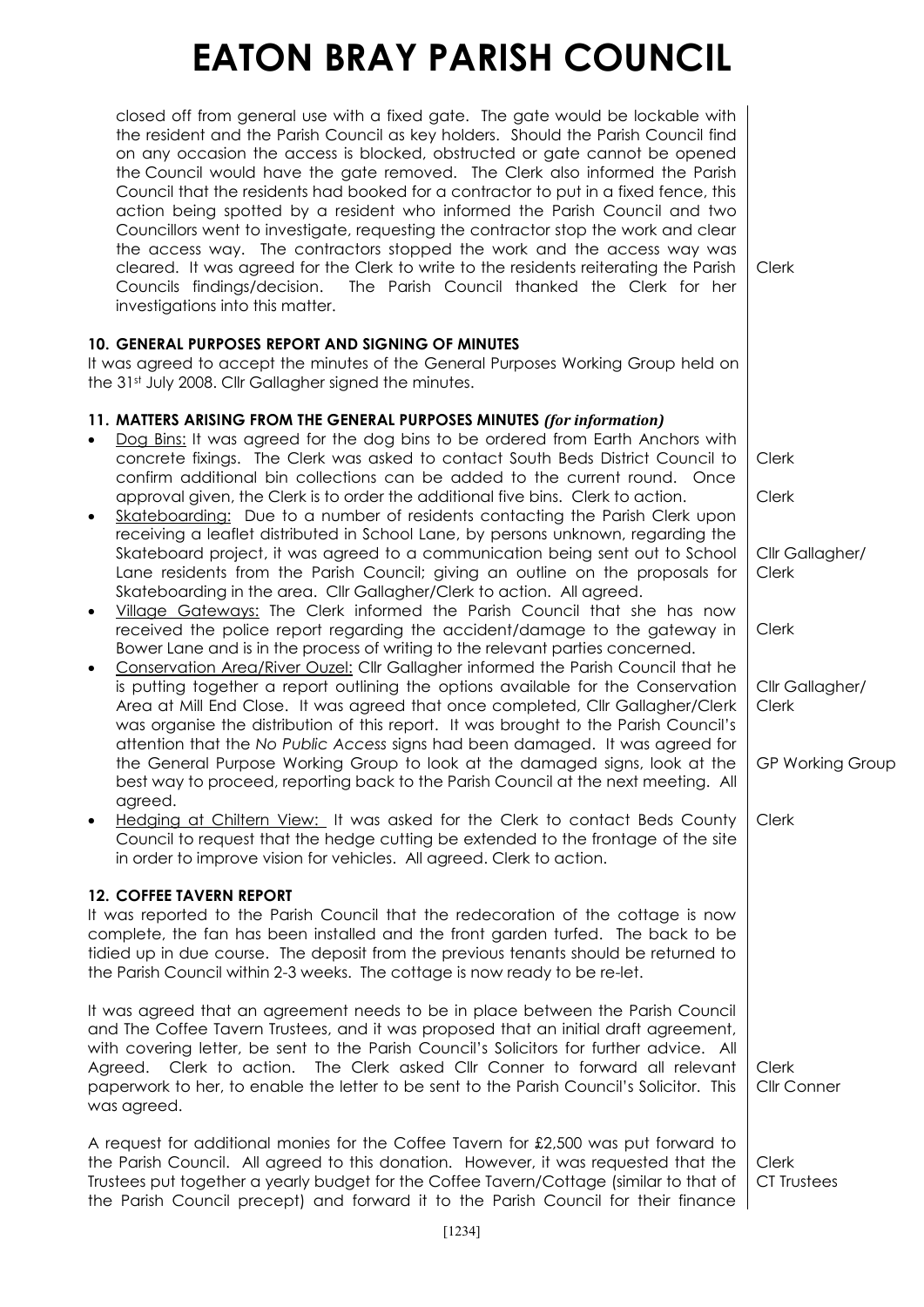| records. All agreed. It was also requested that a finance report should be shown to<br>the Parish Council at the next meeting in October, within the Coffee Tavern Report.<br>All agreed.                                                                                                                                                                                                                                                                                                                                                                                                                                                                                                                                                                                                                                                                                                                                                                                                                                                                                                                                                                                                                                                                                                                                                                                                                               | CT Trustees                                                                              |                                                                                                 |                                   |                                 |
|-------------------------------------------------------------------------------------------------------------------------------------------------------------------------------------------------------------------------------------------------------------------------------------------------------------------------------------------------------------------------------------------------------------------------------------------------------------------------------------------------------------------------------------------------------------------------------------------------------------------------------------------------------------------------------------------------------------------------------------------------------------------------------------------------------------------------------------------------------------------------------------------------------------------------------------------------------------------------------------------------------------------------------------------------------------------------------------------------------------------------------------------------------------------------------------------------------------------------------------------------------------------------------------------------------------------------------------------------------------------------------------------------------------------------|------------------------------------------------------------------------------------------|-------------------------------------------------------------------------------------------------|-----------------------------------|---------------------------------|
|                                                                                                                                                                                                                                                                                                                                                                                                                                                                                                                                                                                                                                                                                                                                                                                                                                                                                                                                                                                                                                                                                                                                                                                                                                                                                                                                                                                                                         | <b>13. GRANT TO EATON BRAY LOWER SCHOOL</b><br>Council and School's financial situation. | It was agreed to defer this until the end of the financial year to check on the Parish          |                                   |                                 |
| <b>START/END TIMES</b>                                                                                                                                                                                                                                                                                                                                                                                                                                                                                                                                                                                                                                                                                                                                                                                                                                                                                                                                                                                                                                                                                                                                                                                                                                                                                                                                                                                                  | As per Item 5, District and Council Representatives.                                     | 14. INTRODUCTION OF TEMPORARY SPEED LIMITS WITHIN VILLAGE AT SCHOOL                             |                                   | Cllr Marriage/Cllr<br>Gallagher |
| <b>15. ALLOTMENTS</b><br>It was agreed for individual letters to be sent out to all Tenants for 2008-2009 yearly<br>allotment rent. The Parish Council was informed that the allotment holders are keen to<br>have additional water butts (two); the Clerk confirmed she would check previous<br>records to confirm items/work/costs for this to be implemented. An issue of trees being<br>planted at the allotments was raised, Plot 8 and Plot 23, Cllr Hawkes agreed to speak<br>to the tenant of Plot 8 and Cllr Gallagher agreed to speak to tenant of Pot 23; as to<br>their removal. All agreed.                                                                                                                                                                                                                                                                                                                                                                                                                                                                                                                                                                                                                                                                                                                                                                                                                | Clerk<br><b>Cllr Hawkes</b><br>Cllr Gallagher                                            |                                                                                                 |                                   |                                 |
| 16. COUNCILLORS AGREE/CHECK PATCH OF PARISH<br>The Clerk showed the plan of the parish, indicating the areas the Parish Councillors are<br>responsible for. All Parish Councillors looked at the plan and agreed with their patch.<br>Clerk to copy new plan to all Councillors for their information. All agreed.                                                                                                                                                                                                                                                                                                                                                                                                                                                                                                                                                                                                                                                                                                                                                                                                                                                                                                                                                                                                                                                                                                      |                                                                                          |                                                                                                 |                                   | Clerk                           |
| 17. AGREE/AUTHORISE WICKSTEED INSPECTION OF PARISH PLAY EQUIPMENT<br>The Clerk requested the Parish Council's authorisation to organise the yearly<br>inspection of the parishes play equipment. All agreed.                                                                                                                                                                                                                                                                                                                                                                                                                                                                                                                                                                                                                                                                                                                                                                                                                                                                                                                                                                                                                                                                                                                                                                                                            |                                                                                          |                                                                                                 |                                   | Clerk                           |
| 18. CLERK<br>The Clerk informed the Parish Council of an application for a memorial in the new<br>$\bullet$<br>section of the cemetery (Ashes) where the memorial stone was upright and not flat<br>as the new section regulations state. It was agreed that the Clerk should contact<br>the applicants, reminding them of the regulations, that a flat stone should be used<br>on an Ashes burial plot. All agreed. Clerk to action.<br>It was requested that set additional hours be given to the Village Handyman for<br>general upkeep of the Bower Lane Cemetery. It was proposed an additional 4<br>(four) hours per month. All agreed. Clerk to action.<br>The Clerk handed out the yearly timetable to all Councillors and asked for any<br>$\bullet$<br>items the Councillors felt should be included on the timetable to contact the Clerk<br>so it can be updated. Also the Councillors were reminded to check the timetable<br>on a monthly basis for any work that should be done prior to the following Parish<br>Council meeting. All agreed.<br>The Clerk requested that the Coffee Tavern be open from 7:00pm on Monday 6th<br>$\bullet$<br>October next, to allow for allotment tenants to pay rents prior to the Parish Council<br>Meeting. All agreed. Clerk/Cllr Hawkes to be in attendance. Cllr Marriage<br>agreed to open the Coffee Tavern for 7:00pm.<br><b>19. PLANNING COMMITTEE REPORT</b> | Clerk<br>Clerk<br>All Councillors<br>Clerk/<br>Cllr Hawkes/<br>Cllr Marriage             |                                                                                                 |                                   |                                 |
| <b>Application</b><br>Nos.                                                                                                                                                                                                                                                                                                                                                                                                                                                                                                                                                                                                                                                                                                                                                                                                                                                                                                                                                                                                                                                                                                                                                                                                                                                                                                                                                                                              | <b>Development Site</b>                                                                  | The following planning application was considered by the Planning Committee:<br><b>Decision</b> | If Refusal:<br><b>Grounds for</b> |                                 |
| TP/08/0787                                                                                                                                                                                                                                                                                                                                                                                                                                                                                                                                                                                                                                                                                                                                                                                                                                                                                                                                                                                                                                                                                                                                                                                                                                                                                                                                                                                                              | Robintrill, Honeywick<br>Lane, Eaton Bray                                                | No Objection.<br>Additional Comment/s:<br>The Parish Council would like to check                |                                   |                                 |

whether the property is listed, if so, a listed building consent would also